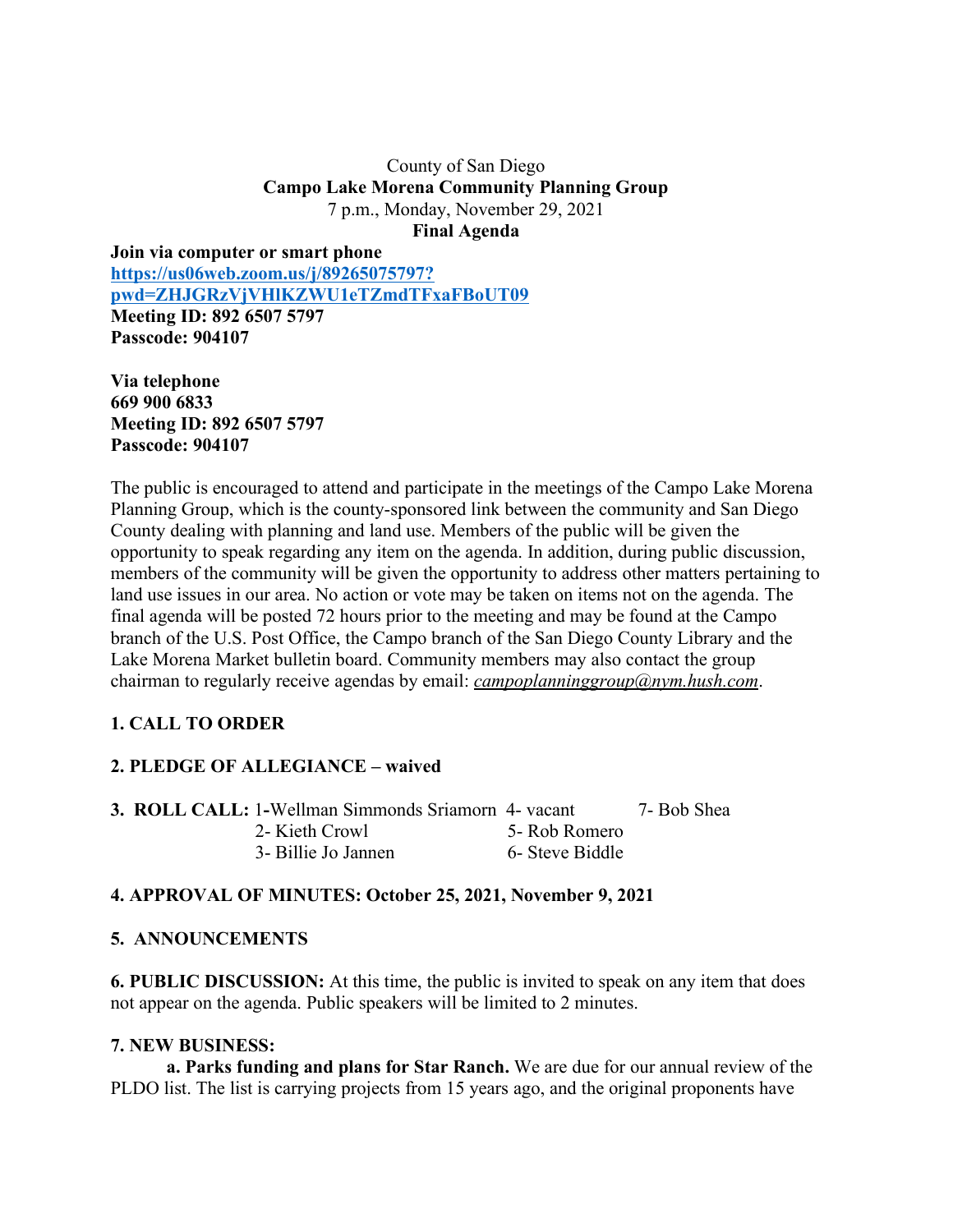showed no sign of moving moving forward, so we may need to revamp it altogether this year. In conjunction with the annual PLDO list, we will also have a presentation from parks staff on planning and management of Star Ranch, which the county purchased last year for conservation. **Discussion and vote.**

**b.** Review/refinement on a draft letter to state redistricting committee regarding state maps for congressional and state assembly and senate maps. **Discussion and vote.** https://www.wedrawthelinesca.org/ https://www.wedrawthelinesca.org/public\_comment Map viewer here: https://www.wedrawthelinesca.org/map\_viewer

#### **8. OLD BUSINESS:**

**a. Review/refine recommendation letter on San Diego County's draft decarbonization plan.** The county is preparing a "roadmap" on decarbonizing – to achieve zero emissions by 2035 – which will be used to create new policies and ordinances to govern energy use, energy generation and retrofitting thousands of homes to be all-electric. The plan focuses on renewable energy and on punishing travel by privately owned vehicles. We had a presentation on this project at our meeting. Comments on the draft document are due by December 3. **Discussion and vote.**

**b. Standing subcommittee reports (no action):** Groundwater, Rob Romero; Sewer and Septic, vacant; Community Economic Impacts, Steve Biddle; Public Safety, Bob Shea.

## **c. Chairman's report, Billie Jo Jannen (no action).**

**9. CORRESPONDENCE:** Members of the public who wish to read the correspondence listed may request it by email at campoplanninggroup@nym.hush.com.

**a.** 2021-22 list of projects for DPW's 5-year road resurfacing plan. **Forwarded to group.**

**b.** Links to state redistricting main website and its comment page. The State redistricting – not to be confused with the county IRC doing supervisor districts – is creating the new Congressional district and state assembly and senate districts. **Emailed to group.** https://www.wedrawthelinesca.org/

https://www.wedrawthelinesca.org/public\_comment Map viewer here: https://www.wedrawthelinesca.org/map\_viewer

**c.** Letter from District 2 Supervisor Joel Anderson's office asking that planning groups support his request that County of San Diego's Department of Parks and Recreation (DPR) study managing reservoirs in the unincorporated area to provide operational support for the recreational use of reservoirs on a permanent basis. **Forwarded to group.**

**d.** Link to November 13 special meeting of the IRC. **Emailed to group.**